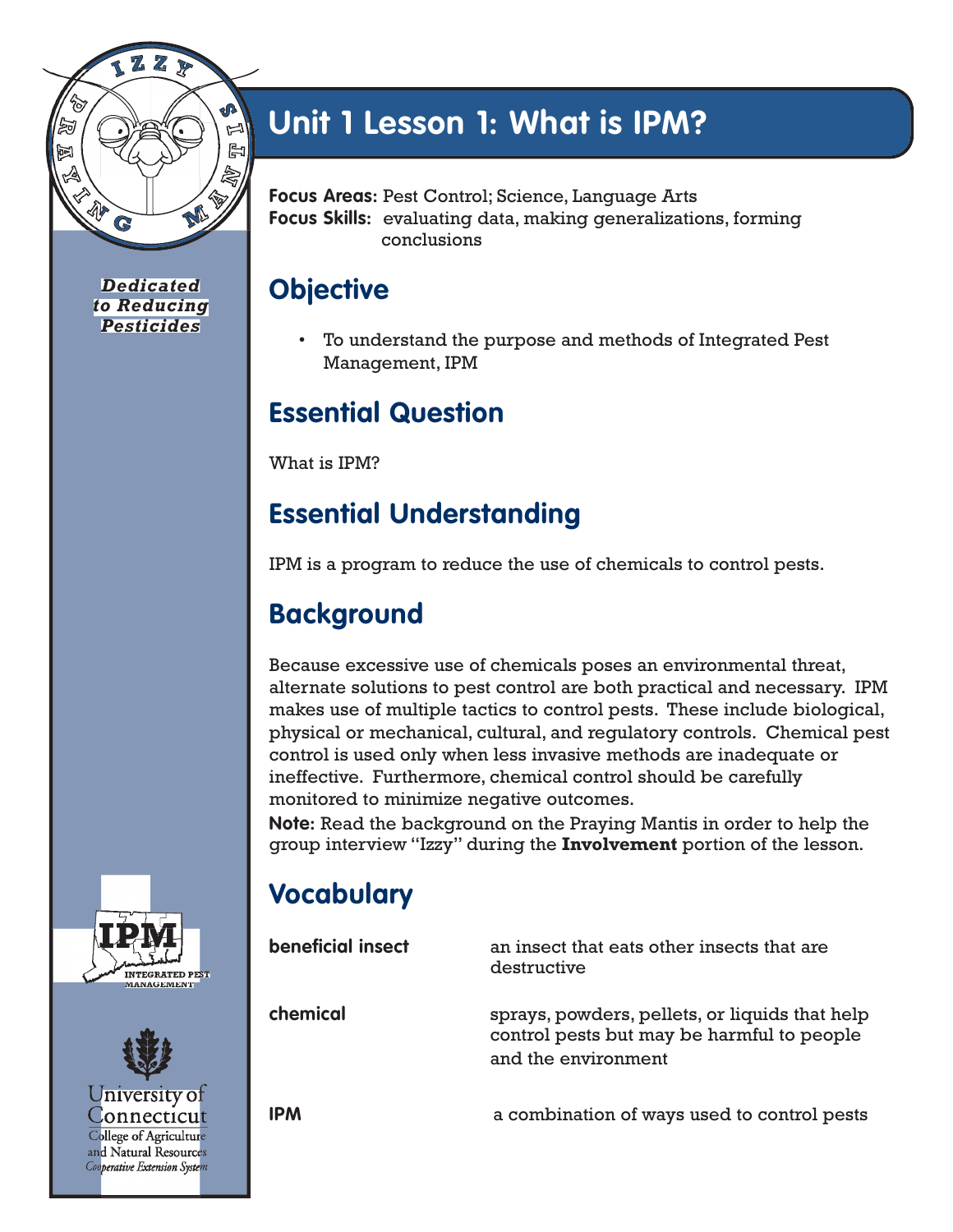

## **Unit 1 Lesson 1: What is IPM?**

**Logistics Time:** 30 minutes



**Materials** Izzy puppet \*

**Group Size:** 5 to 30 **Space:** an area for comfortable seating

copy of the *IPM Song* \* Supplement "Insecta Inspecta World - Praying Mantis" \* directions for "Munch Lunch" game \* small playing pieces (raisins or Cheerios) to represent the bugs for Munch Lunch game small paper plates (one per child) plastic tablecloth

\* single copy provided

### **Preparation**

Review the **Background** and the Supplemental fact sheet "Insecta Inspecta World - Praying Mantis" Become familiar with the song and the game.

### **Activity**

### **Introduction**

- 1. Introduce the group to the "Izzy" puppet as Izzy the Praying Mantis. Read or sing the first verse of the *IPM Song*.
- 2. Print Izzy's name on the board using upper case letters for **I**, **P**, and **M**.
- 3. Point to each upper case letter, and as the children say it, print it beneath Izzy's name to spell IPM. Read or sing the second verse of the *IPM Song*.
- 4. Tell the children IPM is a special way to control pests without hurting pets, people, good plants, and animals.
- 5. Ask the children if they would like to help Izzy and learn how IPM works. Read or sing the third verse of the *IPM Song*.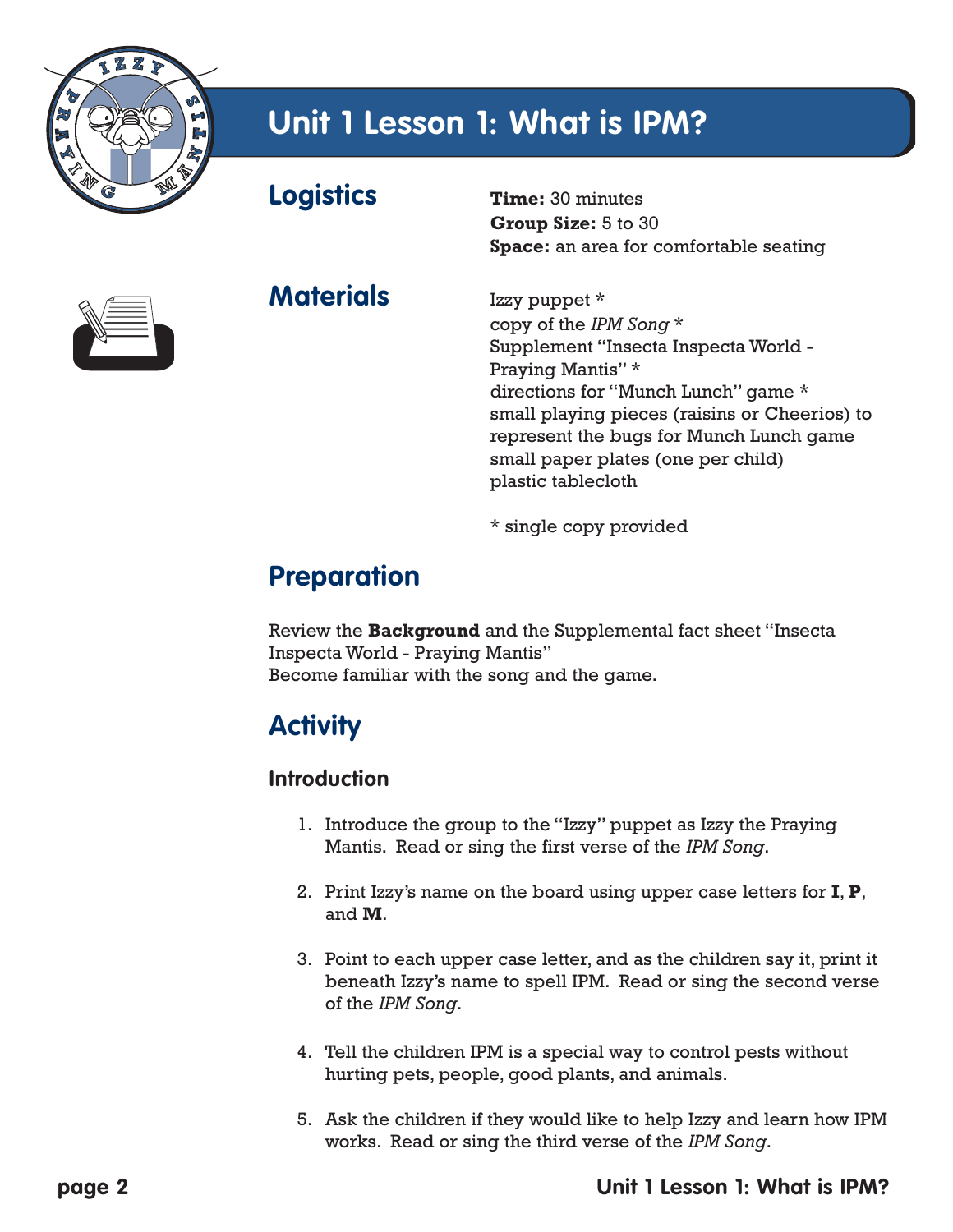

#### **Involvement**

- 1. Allow the children to interview Izzy to discover why he is the mascot for Connecticut IPM. (He is a beneficial insect, the state insect, and considered by many to be the best hunter of all insects.) Use the puppet to answer questions. Focus on his hunting skills if you plan to do the **Follow Up** portion of the lesson.
- 2. Explain that many insects eat more harmful insects. This is one way to control pests without using pesticides that can hurt good bugs and other animals, harm plants, and pollute the environment.
- 3. Play the Munch Lunch game.

### **Directions for Munch Lunch, a math counting game:**

- 1. Put the tablecloth on the floor and have the children sit in a large circle around it. Tell the children they are going to take turns pretending to be a beneficial (helpful) praying mantis.
- 2. Review what makes the mantis such a good hunter. (patient, fast, good eyesight, head can turn side to side, etc.)
- 3. Give each child a small paper plate.
- 4. Scatter the pretend "insects" on the tablecloth.
- 5. Recite the following verse, inserting a child's name in the first line and a number in the second line:

**\_\_\_\_\_\_\_\_\_\_\_\_\_\_, the praying mantis is hungry for his/her** 

#### **lunch and captures \_\_\_\_\_ insects to crunch and munch!**

As each child is chosen, he/she approaches the prey (encourage them to act like a mantis for added fun), snatches the correct number of insect treats, and puts the "insects" on the plate. Encourage the other children to chant the verse as the mantis "hunts."